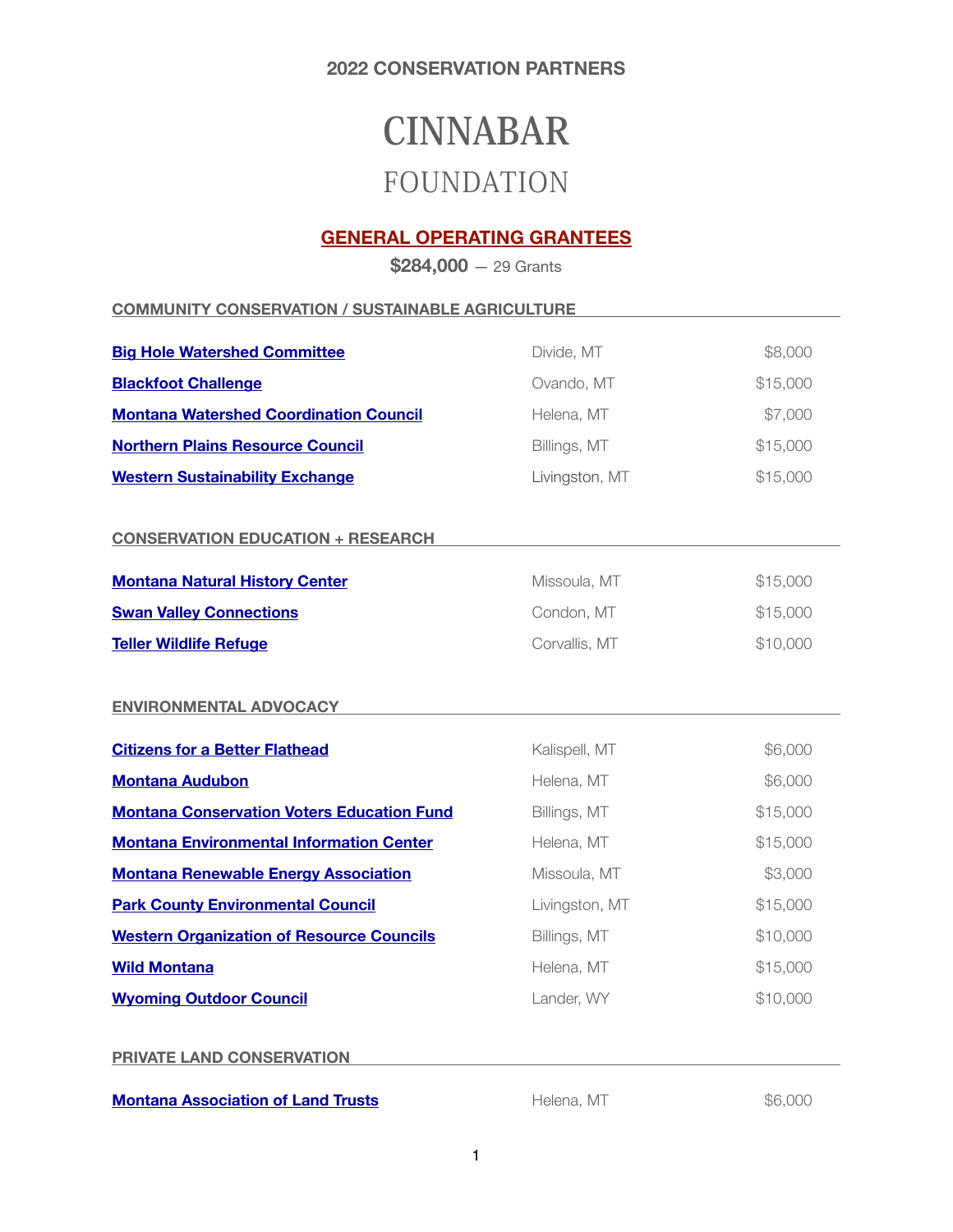# **GENERAL OPERATING GRANTEES, con't.**

#### **PUBLIC LANDS**

| <b>Absaroka-Beartooth Wilderness Foundation</b>    | Red Lodge, MT         | \$5,000  |
|----------------------------------------------------|-----------------------|----------|
| <b>Bob Marshall Wilderness Foundation</b>          | Hungry Horse, MT      | \$6,000  |
| <b>Friends of Scotchman Peaks Wilderness</b>       | Sandpoint, ID         | \$6,000  |
| <b>Friends of the Missouri Breaks Monument</b>     | Helena, MT            | \$4,000  |
| <b>Glacier-Two Medicine Alliance</b>               | East Glacier Park, MT | \$8,000  |
| <b>Great Burn Conservation Alliance</b>            | Missoula, MT          | \$10,000 |
| <b>Swan View Coalition</b>                         | Kalispell, MT         | \$4,000  |
| <b>Theodore Roosevelt Conservation Partnership</b> | Missoula, MT          | \$5,000  |
| <b>Yaak Valley Forest Council</b>                  | Trov. MT              | \$5,000  |

#### **WATER QUALITY + FISHERIES**

| <b>Clark Fork Coalition</b>    | Missoula, MT | \$15,000 |
|--------------------------------|--------------|----------|
| <b>Montana Trout Unlimited</b> | Missoula, MT | \$15,000 |

# **SPECIAL PROJECT GRANTEES**

**\$157,000** — 30 Grants

## **COMMUNITY CONSERVATION / SUSTAINABLE AGRICULTURE**

| <b>Montana Conservation Corps</b> | Bozeman, MT                                                         | \$5.000  |
|-----------------------------------|---------------------------------------------------------------------|----------|
|                                   | Youth Climate Corps: "Engaging Montana Teens in Drought Resiliency" |          |
| <b>MWCC Watershed Fund</b>        | Helena, MT                                                          | \$10,000 |
|                                   | Re-grant Program: "Watershed Group Capacity Building"               |          |
| <b>Mountain Mamas</b>             | Bozeman, MT                                                         | IS2 000  |
|                                   | Community Outreach: "Mamas Rural"                                   |          |

| <b>CONSERVATION EDUCATION + RESEARCH</b> |  |
|------------------------------------------|--|
|                                          |  |

| <b>Be Bear Aware</b> | Missoula, MT | \$5,000 |
|----------------------|--------------|---------|
|                      |              |         |

Wildlife Conflict Mitigation*: "Be Bear Aware Campaign"*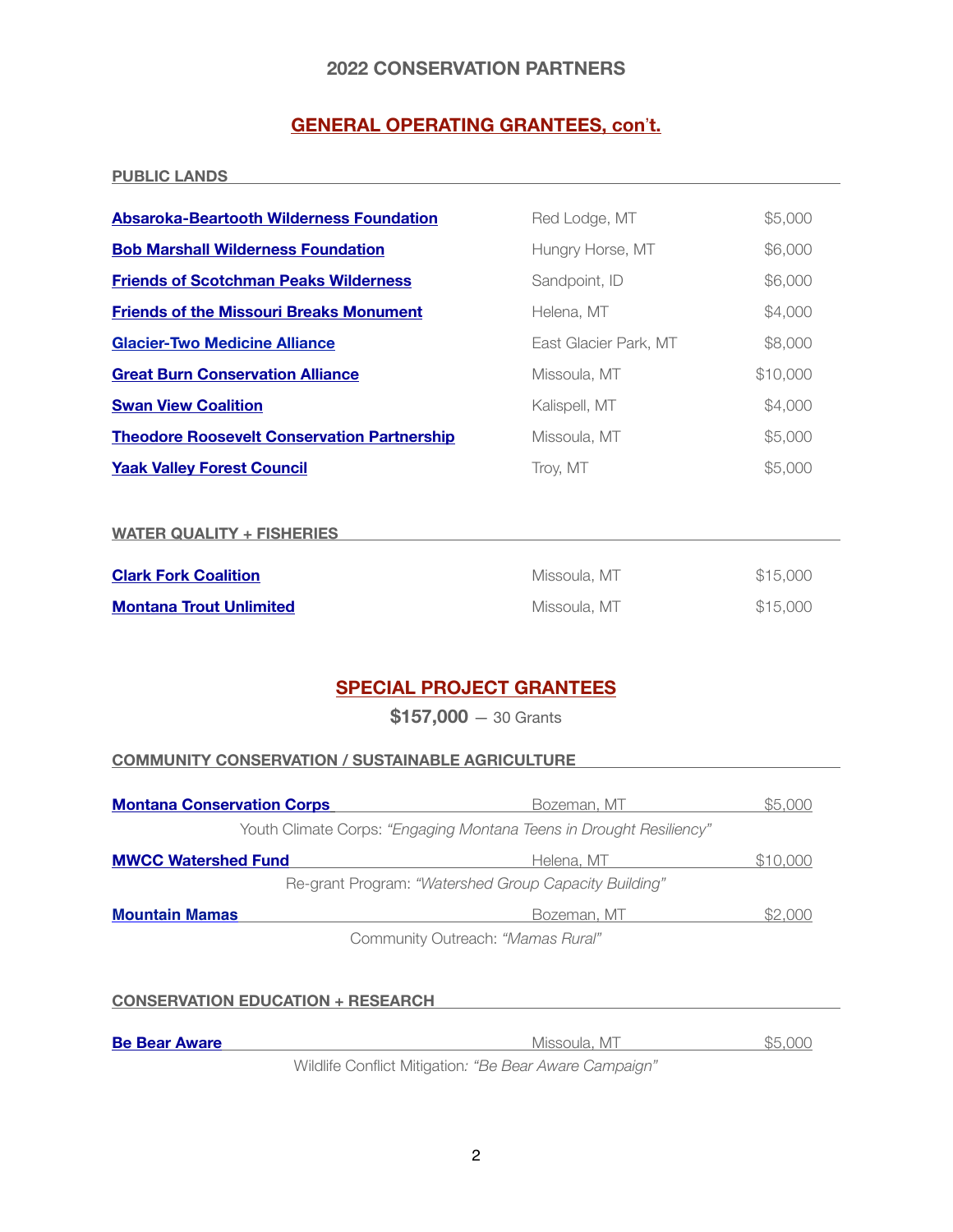# **SPECIAL PROJECT GRANTEES, con't.**

#### **CONSERVATION EDUCATION + RESEARCH cont.**

| <b>Ecology Project International</b>                                                       | Missoula, MT                                                                                                    | \$3,000 |
|--------------------------------------------------------------------------------------------|-----------------------------------------------------------------------------------------------------------------|---------|
|                                                                                            | Field Course: "Yellowstone Wildlife Ecology Program:<br>Empowering the Next Generation of Conservation Leaders" |         |
| <b>Montana Free Press</b>                                                                  | Helena, MT                                                                                                      | \$5,000 |
|                                                                                            | "Environment + Agriculture Reporting"                                                                           |         |
| <b>Montana Outdoor Science School</b>                                                      | Bozeman, MT                                                                                                     | \$5,000 |
|                                                                                            | <b>Natural Science Education in Rural Classrooms:</b><br>"Expanding Science Education for Rural Students"       |         |
| <b>National Wildlife Federation - William Contract Missoula, MT</b>                        |                                                                                                                 | \$2,000 |
| <b>Northern Rockies Regional Center</b>                                                    |                                                                                                                 |         |
|                                                                                            | Citizen Science: "Wildlife Xing"                                                                                |         |
| <b>Ravenwood Outdoor Learning Center</b>                                                   | <b>Example 2018</b> Whitefish, MT                                                                               | \$5,000 |
|                                                                                            | Natural Science Education: "Ravenwood School Nature Days"                                                       |         |
| <b>Sporting Lead-Free</b><br><u> 1980 - Johann Barn, mars an t-Amerikaansk politiker (</u> | Wilson, WY                                                                                                      | \$1,000 |
|                                                                                            | "Sporting Lead-Free"                                                                                            |         |
| <b>Watershed Education Network</b>                                                         | Missoula, MT                                                                                                    | \$2,000 |
|                                                                                            | Citizen Science Water Monitoring: "Healthy Watersheds:<br>Family Citizen Science Program"                       |         |
| <b>Yellowstone Ecological Research Center</b>                                              | Bozeman, MT                                                                                                     | \$3,000 |
|                                                                                            | Data Collection: "Activating Wildlife Stewardship Through A<br>Community Wildlife Observatory"                  |         |
| <b>Yellowstone Forever</b>                                                                 | Bozeman, MT                                                                                                     | \$3,000 |
|                                                                                            | "Yellowstone Wolf Project                                                                                       |         |
|                                                                                            |                                                                                                                 |         |
| <b>ENVIRONMENTAL ADVOCACY</b>                                                              |                                                                                                                 |         |
| <b>Forward Montana Foundation</b>                                                          | Missoula, MT                                                                                                    | \$5,000 |
|                                                                                            | Natural Science Education: "Climate Education + NWE Accountability"                                             |         |
| <b>Heart of the Rockies Initiative</b>                                                     | Missoula, MT                                                                                                    | \$5,000 |
|                                                                                            | "Scaled Coordination of Carnivore Conflict Reduction to Sustain<br>Local Livelihoods + Connectivity"            |         |
| <b>Helena Hunters + Anglers</b>                                                            | Helena, MT                                                                                                      | \$5,000 |
|                                                                                            | Protocting Rig Came Habitat , Sequrity "Divide Landscape                                                        |         |

*Protecting Big Game Habitat + Security: "Divide Landscape, Helena - Lewis and Clark National Forest"*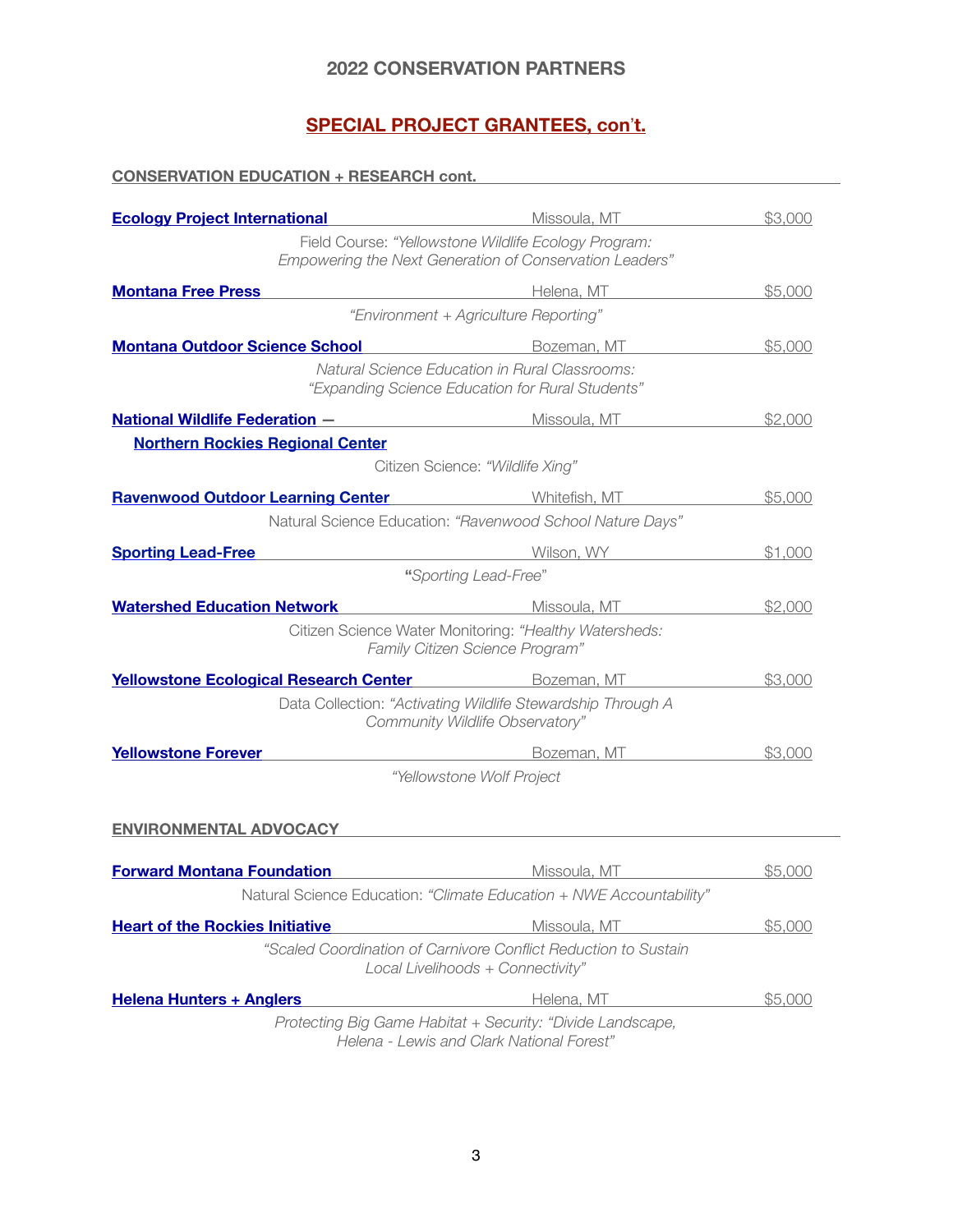# **SPECIAL PROJECT GRANTEES, con't.**

**PRIVATE LAND CONSERVATION** 

| <b>Bitter Root Land Trust</b>                                                                                                                              | Hamilton, MT                                                                                                                     | \$10,000 |
|------------------------------------------------------------------------------------------------------------------------------------------------------------|----------------------------------------------------------------------------------------------------------------------------------|----------|
|                                                                                                                                                            | Habitat Protection: "Eastside Conservation Project"                                                                              |          |
| <b>Five Valleys Land Trust</b>                                                                                                                             | Missoula, MT                                                                                                                     | \$9,000  |
|                                                                                                                                                            | Habitat Protection: "McGowan Ranch Conservation Project"                                                                         |          |
| <b>Flathead Land Trust</b><br><u> 1980 - Johann Barn, mars an t-Amerikaansk politiker (</u>                                                                | Kalispell, MT                                                                                                                    | \$11,000 |
|                                                                                                                                                            | Habitat Protection: "Weaver Mission Creek Conservation Project"                                                                  |          |
| <b>Gallatin Valley Land Trust</b>                                                                                                                          | Bozeman, MT                                                                                                                      | \$10,000 |
|                                                                                                                                                            | Habitat Protection: "Rockhill Bozeman Pass Conservation Easement:<br><b>Ensuring Wildlife Connectivity Through Conservation"</b> |          |
| <b>Montana Land Reliance</b>                                                                                                                               | Helena, MT                                                                                                                       | \$5,000  |
|                                                                                                                                                            | Habitat Protection: "Clark Ranch Conservation Fasement"                                                                          |          |
| <b>Prickly Pear Land Trust</b>                                                                                                                             | Helena, MT                                                                                                                       | \$12,000 |
|                                                                                                                                                            | Habitat Protection: "Avalanche Land + Culture Conservation Project"                                                              |          |
| <b>Vital Ground</b>                                                                                                                                        | Missoula, MT                                                                                                                     | \$10,000 |
| Habitat Protection: "Crow Creek Project"                                                                                                                   |                                                                                                                                  |          |
| <b>Western Rivers Conservancy</b><br><u> 1989 - Johann Barn, mars eta bainar eta industrial eta industrial eta industrial eta industrial eta industria</u> | Portland, OR                                                                                                                     | \$5,000  |
|                                                                                                                                                            | Big Hole River: "Returning Water Instream + Conserving Prime<br><b>Habitat Along Vital Tributaries"</b>                          |          |

## **PUBLIC LANDS**

| <b>Montana Wilderness School</b>                                                                   | Bozeman, MT                                                                               | \$3.000 |
|----------------------------------------------------------------------------------------------------|-------------------------------------------------------------------------------------------|---------|
|                                                                                                    | Youth Wilderness Expeditions: "Empowering Youth Outdoors"                                 |         |
| <b>Rocky Mountain Front Weed Roundtable</b>                                                        | Choteau, MT                                                                               | \$2.000 |
|                                                                                                    | Weed Management: "Badger-Two Medicine Invasive Species<br>Education + Management Project" |         |
| <b>Selway-Bitterroot Frank Church Foundation</b>                                                   | Missoula, MT                                                                              | SA NNN  |
| Wilderness Stewardship: "2022 Selway-Bitterroot Wilderness Volunteer<br>Trail Stewardship Project" |                                                                                           |         |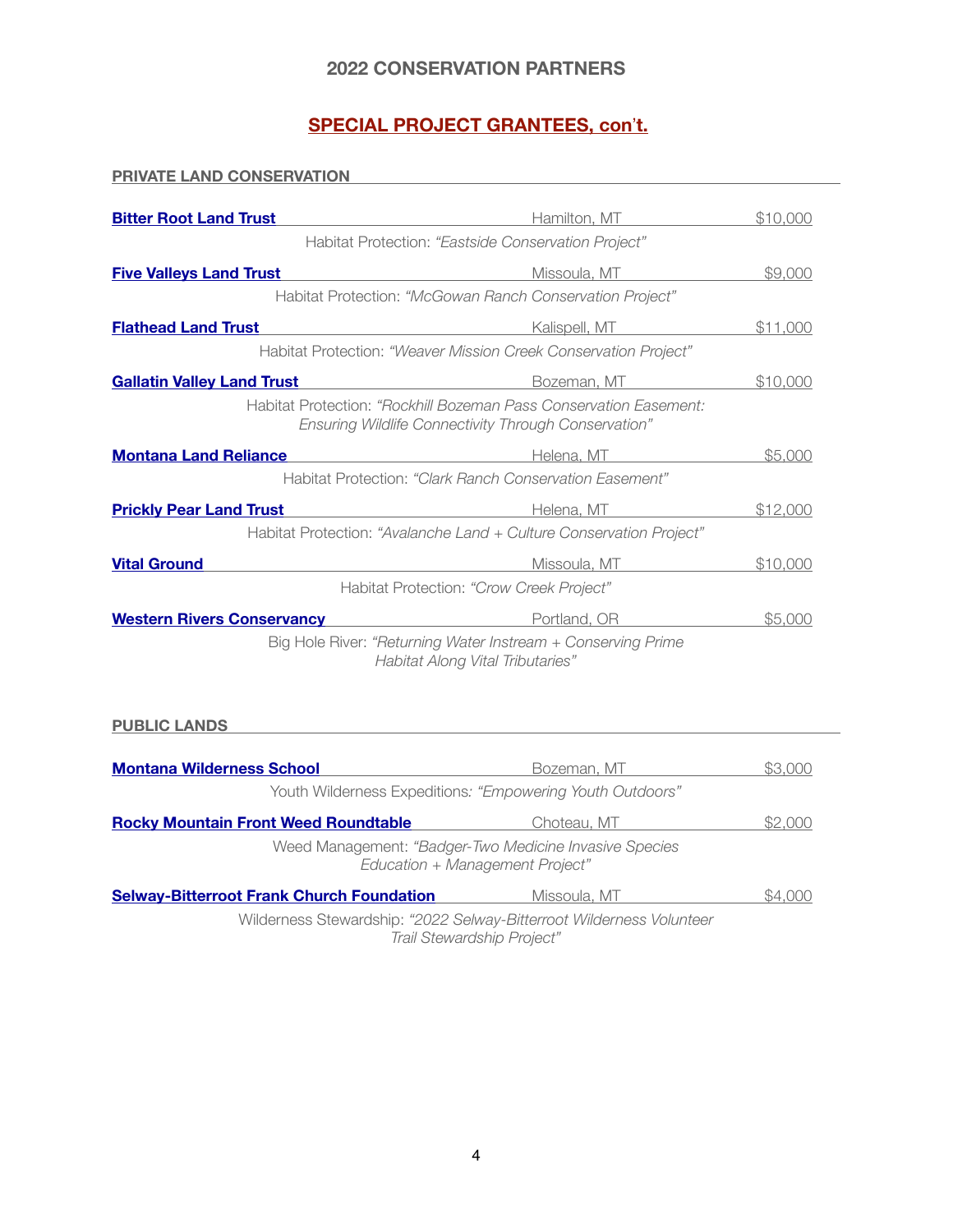# **SPECIAL PROJECT GRANTEES, con**!**t.**

| <b>WATER QUALITY + FISHERIES</b>                                                      |                |         |  |
|---------------------------------------------------------------------------------------|----------------|---------|--|
| <b>Cabinet Resource Group</b>                                                         | Heron, MT      | \$2,000 |  |
| "Troy Mine Water"                                                                     |                |         |  |
| <b>Montana Freshwater Partners</b>                                                    | Livingston, MT | \$3,000 |  |
| Riparian Restoration: "Upper Yellowstone + Shields River Project Prioritization Plan" |                |         |  |
| <b>Trout Unlimited</b>                                                                | Bozeman, MT    | \$5.000 |  |

*"Protecting + Enhancing Streamflows in the Greater Yellowstone Ecosystem"*

# **SARGENT LEGACY GRANTS**

**\$5,000** — 1 Grant

| Leadership Montana | Bozeman, MT                                                             | \$5.000 |
|--------------------|-------------------------------------------------------------------------|---------|
|                    | "Mothe Deeple" 50th Applycropy of the Mentene Constitutional Convention |         |

*"We the People" —* 50th Anniversary of the Montana Constitutional Convention

# **RICK HUBBARD SARGENT INNOVATION AWARD DESIGNEE**

**\$5,000** — 1 Grant

The Rick Hubbard Sargent Innovation Award was established in 2012 by his wife, Judi Stauffer, and close friends, to honor the Cinnabar Foundation's founders' son and former board member upon his passing that year. The purpose of the award is to recognize conservation work that pushes boundaries with the intent to expand understanding about more sustainable ways of being in relationship with our natural world. Specifically, this award pays tribute to innovative applications of new knowledge or new approaches on conservation, ecology and environmental issues that have the potential to radically change prevailing practices and transform existing paradigms.

The third RHS Innovation Award was made to Trout Unlimited for their innovative work to create a functional water exchange (Water Bank) to serve the Gallatin watershed and enable owners of water rights to buy, sell or donate water rights while reserving a portion for instream flow.

| <b>Trout Unlimited</b> | Bozeman, MI                                                    | \$5.000 |
|------------------------|----------------------------------------------------------------|---------|
|                        | $\theta$ ollotic $\theta$ otomorood $\theta$ otomoroo $\theta$ |         |

*"Gallatin Watershed Water Bank"*